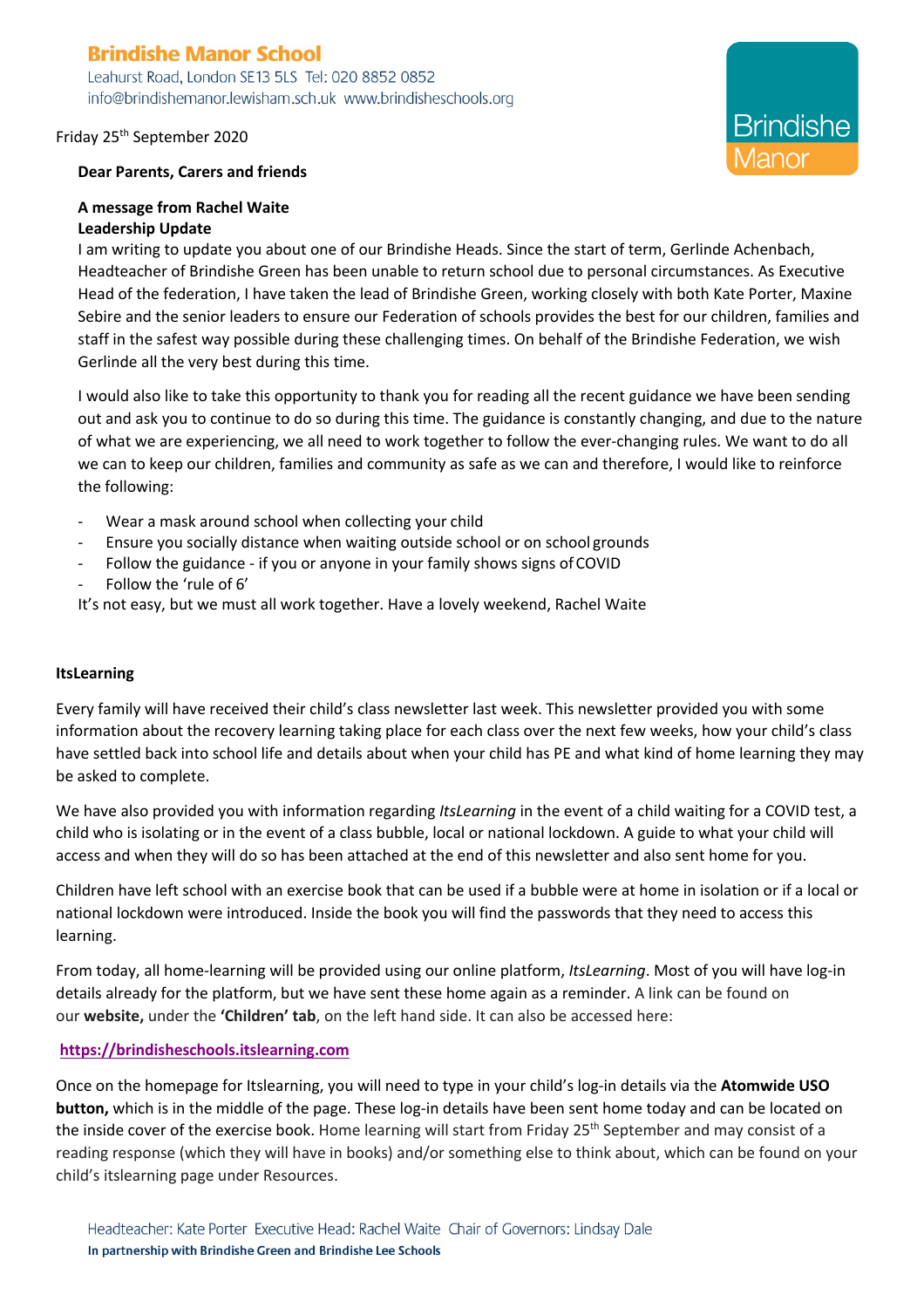# **Parent Meetings**

Usually early in the Autumn Term, we would meet all parents/carers informally for a *'Meet the Teacher'* event. We will be in touch over the next few weeks to outline how we will update you on your child's wellbeing and learning.

#### **Messages from the office…**

#### **NHS Flu Vaccination**

You may be aware that the NHS is currently aiming to give **all** Reception to year 7 children the Flu vaccination from October to December 2020. The date allocated for Brindishe Manor Primary School is the **20th October 2020.** We will give you more information on this nearer the time.

# **School Dinners Reminder**

All parents/carers in Year 3 upwards who choose for their child to have a school dinner must ensure payment is made through the Arbor online portal.

Pupils in Reception, Year 1 and Year 2 continue to receive school meals for free, funded by the government's universal free school meals grant. Parents/carers of pupils from Year 3 upwards will need to pay for their child's meal unless you qualify for the free school meals grant. To apply for the grant, please visit https://www.gov.uk/apply-free-school-meals as soon as possible or contact the school office for further information.

#### **School dinner payments**

There are a number of families who are not up-to-date with their school dinner payments. Please can you speak with the school office about making payment.



# PLEASE NOTE:

- We **encourage** all adults who are dropping off and collecting children from school to wear a **face mask/covering**.
- We also remind all adults to adhere to **social distancing** when waiting outside school and when on school premises.
- Please **exit the school premises quickly** and do not wait outside of school for other parents and carers.

# **COVID-19 update**

Please read the letter attached to this newsletter from NHS England *.*

**Have a great weekend everyone!** 

**Best wishes**

**Kate Porter and the Brindishe Manor team**